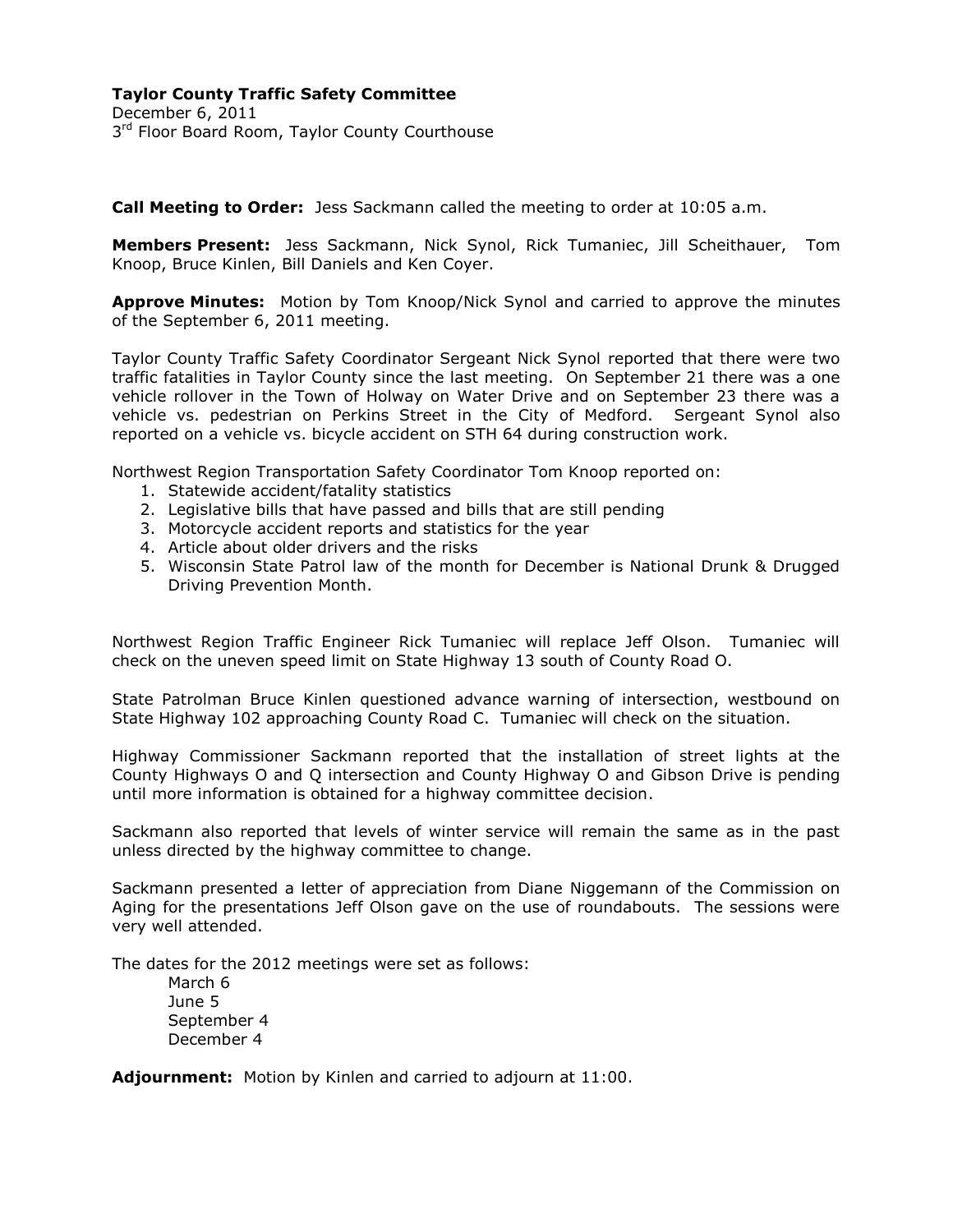**Call Meeting to Order:** Jess Sackmann called the meeting to order at 10:05 a.m.

**Members Present:** Jess Sackmann, Nick Synol, Jeff Olson, Jill Scheithauer, Dorothy Falasky, Tom Knoop, Tim Hansen, Diane Niggemann, Bruce Kinlen, and Ken Coyer.

**Approve Minutes:** Motion by Diane Niggemann/Dorothy Falasky and carried to approve the minutes of the June 7, 2011 meeting.

Taylor County Traffic Safety Coordinator Sergeant Nick Synol reported that there have been no county fatalities since the last meeting. Sergeant Synol also reported on two serious Taylor County motorcycle crashes that occurred in June. Both crashes involved speed and alcohol. Synol reported that there were two serious crashes that took place at the temporary signal lights at the STH 64 and CTH Q intersection. In both crashes the vehicle on STH 64 failed to stop for a red light.

Northwest Region Transportation Safety Coordinator Tom Knoop reported on:

- 6. Statewide accident/fatality statistics
- 7. Texting while driving fatality
- 8. Bicycle and Pedestrian fatalities
- 9. Current legislation of interest
- 10. Wisconsin State Patrol slogan "Drive Sober or Get Pulled Over"

Jeff Olson, Regional Traffic Safety Coordinator of WISDOT, reported on centerline rumble strips. He also led a discussion on the State Highway 13 construction including turn lanes, roundabouts and schedules.

Highway Commissioner Sackmann reported that he is checking into the installation of street lights at the County Highways O and Q intersection.

**Next Committee Meeting:** December 6, 2011 at 10:00 a.m.

**Adjournment:** Motion by Knoop/Coyer and carried to adjourn at 11:00.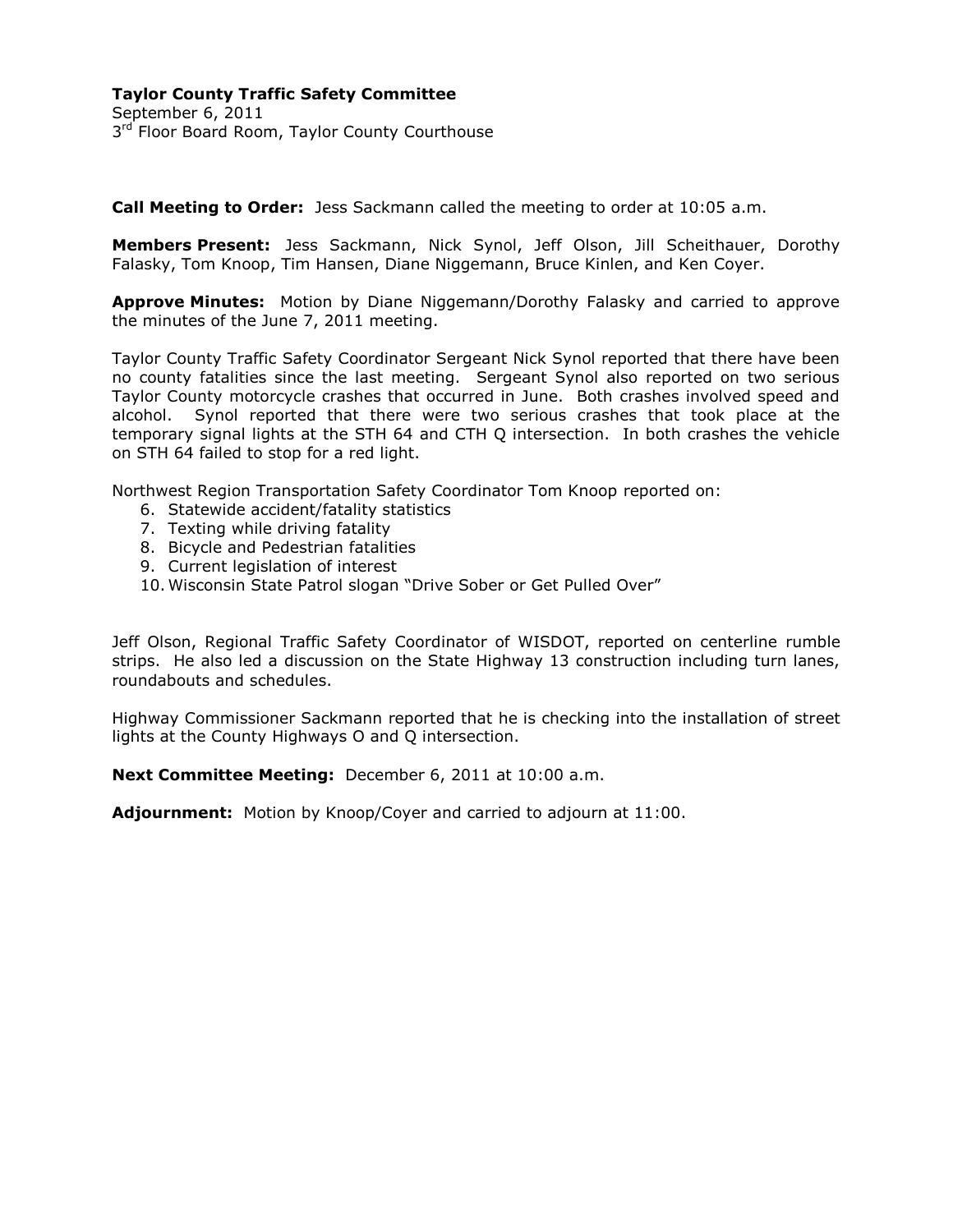## **Taylor County Traffic Safety Committee**

June 7, 2011 3<sup>rd</sup> Floor Board Room, Taylor County Courthouse

**Call Meeting to Order:** Gary Gretzinger called the meeting to order at 10:00 a.m.

**Members Present:** Gary Gretzinger, Nick Synol, Jeff Olson, Jill Scheithauer, Dorothy Falasky, Tom Knoop, Tim Hansen, Diane Niggemann, Bruce Kinlen, Bill Daniels and Ken Coyer.

**Approve Minutes:** The minutes of the March 1, 2011 meeting were approved.

A moment of silence was observed in memory of Jim Seidl.

Tim Hansen is filling Jim Seidl's position on the committee.

Taylor County Traffic Safety Coordinator Sergeant Nick Synol reported that there have been no county fatalities since the last meeting. A discussion followed on accident reports and serious accidents. Sergeant Synol questioned the possibility of having a permanent streetlight at the intersection of County Roads O and Q.

Northwest Region Transportation Safety Coordinator Tom Knoop reported on:

- 11.Accident/fatality statistics
- 12.Slower traffic moving to the right
- 13. OWI convictions
- 14.Current legislation of interest

City of Medford Police Chief Ken Coyer reported that paving has begun on State Highway 13. He also reported that State Highway 64 from Highway 13 to Main Street will be milled and new curb and gutter installed. The Highway 13 and 64 intersection will be closed for 12 days beginning June 13, 2011. Police Chief Coyer will seek information on State Highway 13 access to the Community Center.

A discussion took place on a speed limit change on Gibson Street south of Zenner Plumbing from 25 mph to 35 mph.

Jeff Olson of WISDOT reported on a traffic study that will be conducted to look at the speed limit variation at the State Highway 13 and County Road O intersection. Olson informed the committee of highway safety improvement programs and their deadlines. He also reported that two bridges on State Highway 64 are currently under construction.

Highway Department Operations Manager Gary Gretzinger reported on the speed limit change on County Road Q. He also distributed a list of 2011 County Highway Department summer projects.

**Next Committee Meeting:** September 6, 2011 at 10:00 a.m.

**Adjournment:** The meeting adjourned at 10:55.